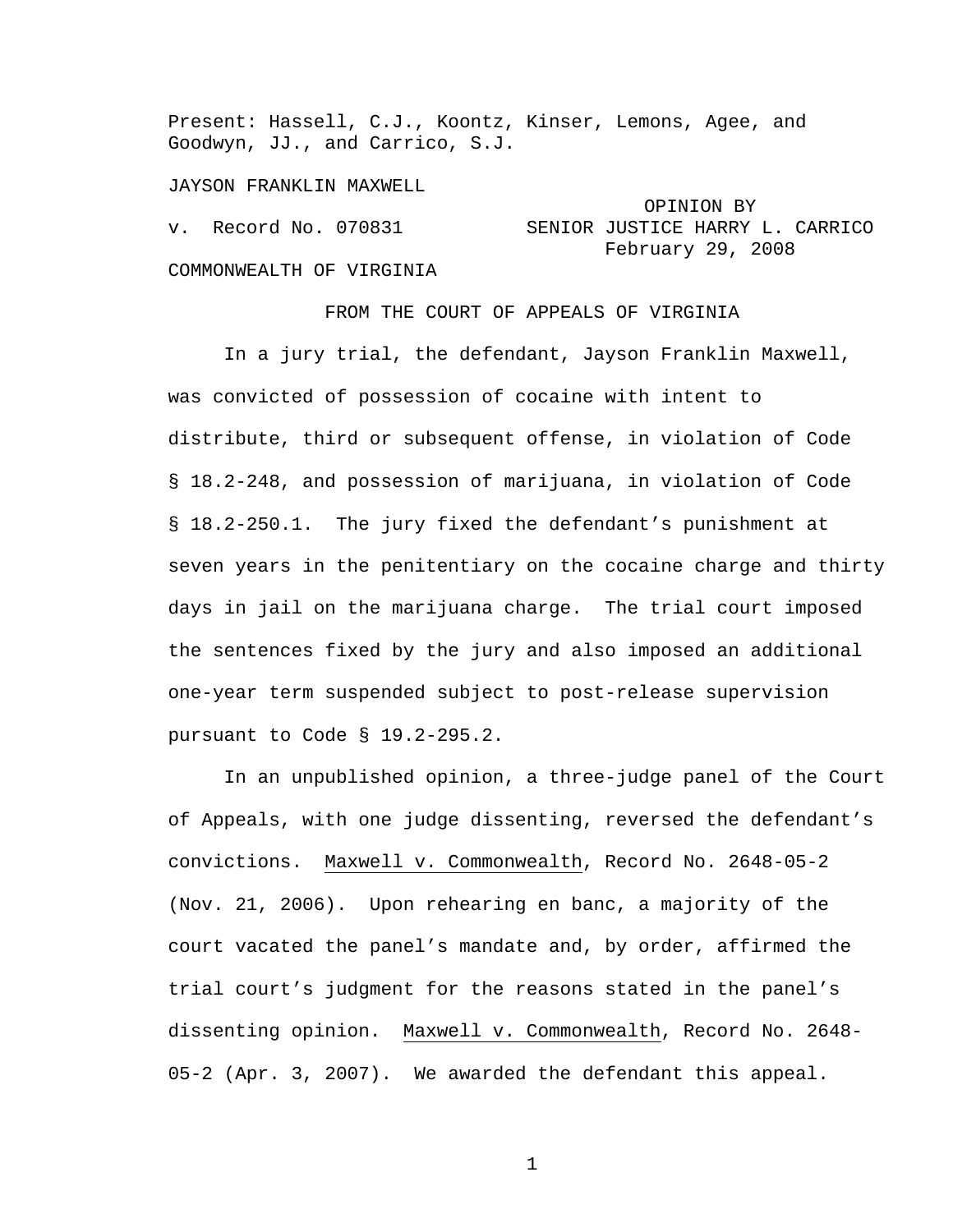#### FACTUAL BACKGROUND

 Approximately 11:00 a.m. on March 25, 2003, Officer Bill Hogan of the Farmville Police Department, wearing plain clothes but displaying a badge, a sidearm, and handcuffs, drove in his unmarked vehicle to the Farmville Shopping Center, where, he had been told, he would find the defendant. Upon arrival at the shopping center, he found the defendant standing in front of "The Gym." Officer Hogan told the defendant he wanted to talk to him about a check, and the two conversed briefly about that subject.

 The defendant had his hands "down the front of his pants, not in his pockets, but actually down the front of his pants." Concerned about "officer safety," Officer Hogan asked the defendant to remove his hands from his pants. When the defendant refused to respond to the request, Officer Hogan told the defendant that they "needed to go to the police department and talk about" the check matter and that he, Hogan, "needed to check [the defendant] to see if he had anything on him, to pat him down." The defendant backed up and said several times, "I ain't got nothing on me," whereupon, "[h]e ran."

 Officer Hogan pursued the defendant on foot for a short distance and then returned to his vehicle and drove down an alley behind the shopping center that bordered a lumberyard. He observed the defendant walk out from behind several stacks of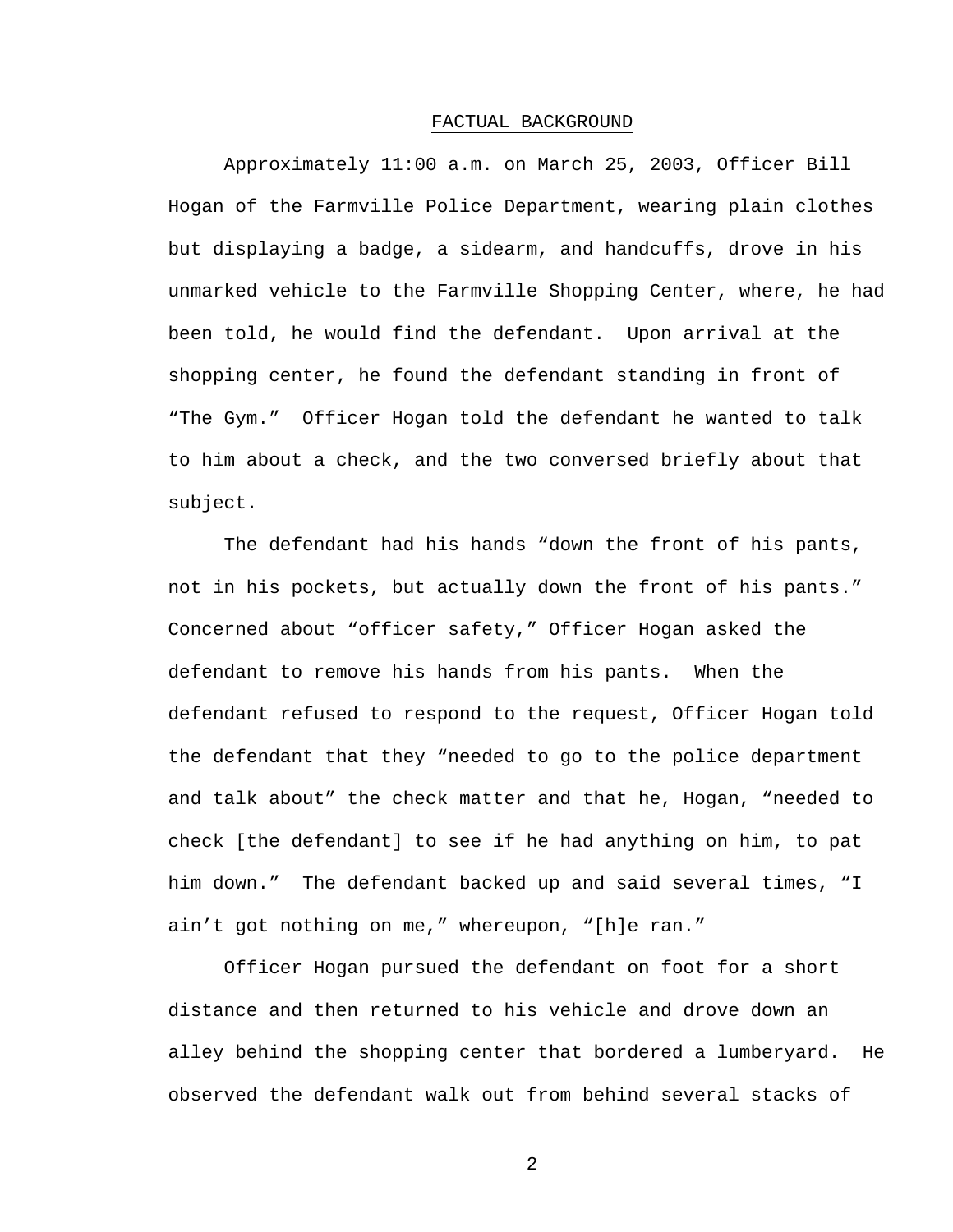plywood located between the alley and a chain-link fence that enclosed the lumberyard. Officer Hogan took the defendant into custody, put handcuffs on him, and placed him in the vehicle of State Trooper Sean Givens, who had responded to a call to report to the scene. The officers found \$460.00 in cash on the defendant's person, but no smoking device.

 Officer Hogan conducted a search of the area. When he found nothing, he called for a "drug dog," and Robert Leon Goldman, a "K-9 officer," reported to the scene with his dog, Lily, about 11:15 a.m. Lily "alerted on" a lumber pallet and Goldman "reached in and got . . . a plastic bag" that contained "eight individually wrapped off-white rocklike substances." Subsequent analysis determined that the rocklike substances in the plastic bag were crack cocaine.

 Trooper Givens conversed with the defendant while the search was underway. At first, the defendant was "talkative and cooperative" but became "less talkative and distant" after the plastic bag was found. The trooper then transported the defendant to the police department for processing.

 Coy R. Sams, an employee of the lumberyard, testified that he unloaded fourteen units of plywood from a tractor-trailer about 8:30 a.m. on March 25, 2003, and placed the stacks of plywood alongside the alley outside the fence that enclosed the lumberyard. Sams also said he spent the rest of the morning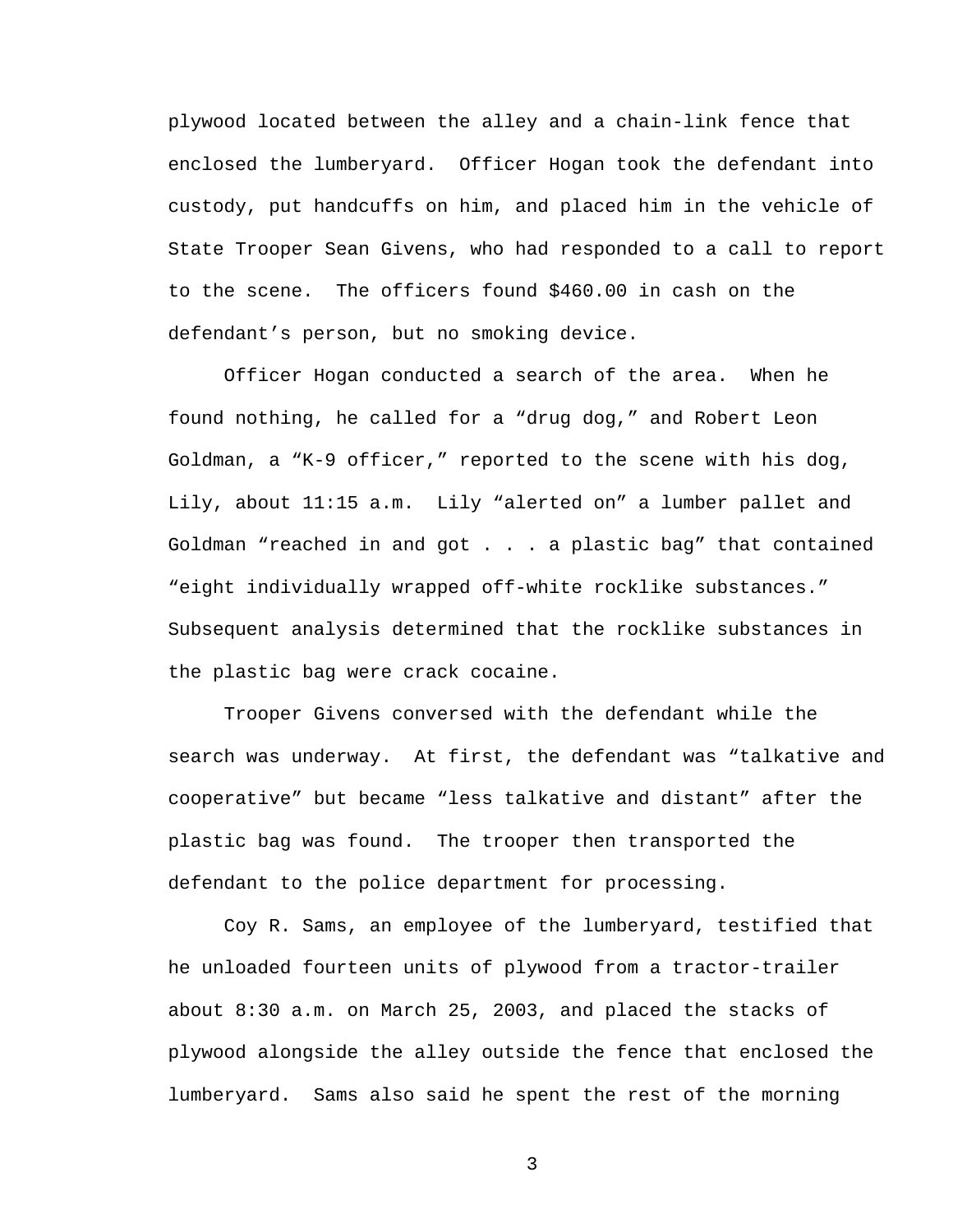"going in and out of the warehouse and back and forth to the yard to retrieve products and materials for customers" and saw no one near the stacks of plywood. He admitted, however, that he was not "outside guarding the plywood the entire morning."

 Another lumberyard employee, Mac Robinson, Jr., testified that he and three to six other employees were around the warehouse and yard on March 25, 2003, filling orders for customers and that he saw no one near the plywood stacks all morning, although he was not near the stacks the entire time. Later in the day, Robinson used a forklift to move the stacks of plywood inside the fence where materials were "stored and secured." He testified that after moving "the top" of one of the units, he returned "to pick the bottom unit up" and saw "two bags of stuff" on top of the plywood. He reported his find to Coy Sams and immediately went "back out and sat on the forklift . . . until authorities came."

 Officer Hogan arrived on the scene at 1:45 p.m. and took possession of the two bags. Subsequent analysis determined that one bag contained twelve individually wrapped bags of crack cocaine and the other bag contained marijuana.

 A single latent fingerprint was found on the bag containing crack cocaine but subsequent analysis determined that it did not match the defendant's fingerprints. A fingerprint expert testifying for the Commonwealth said "circumstances have to be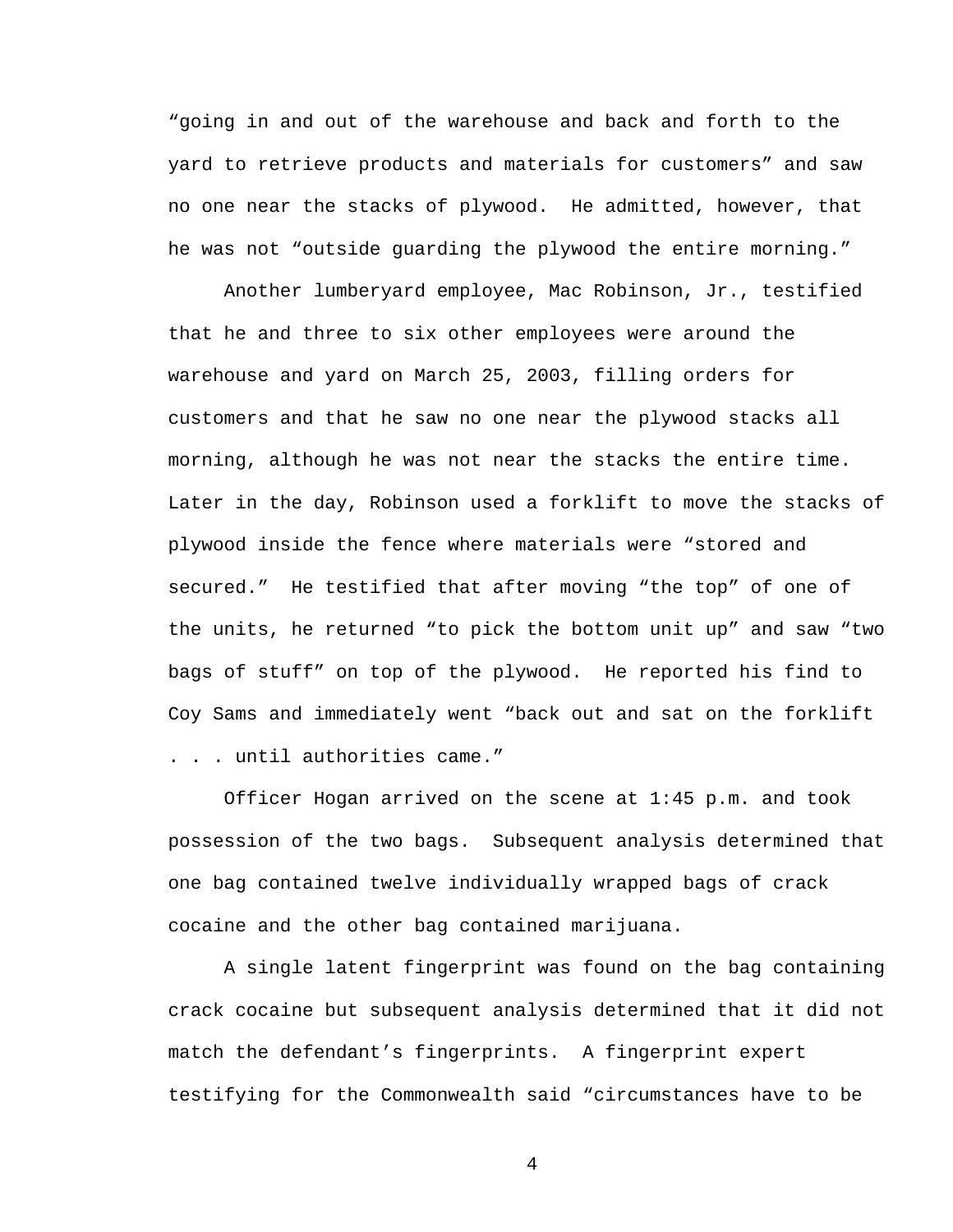just right for a print to be left on a particular surface" and "not everything that is touched can . . . develop a print." Fingerprints are "very fragile in nature," he stated, and may be destroyed "if you were to just wipe across [it] or if it comes into contact with your clothing or another item." He also opined that "because there is no print of someone's on [an object] doesn't mean that person didn't touch it."

 At the conclusion of the Commonwealth's evidence and at the conclusion of all the evidence, the defendant moved to strike the evidence on the ground it was insufficient to show he possessed the drugs. The trial court denied both motions.

 The defendant argues on appeal that the evidence was insufficient as a matter of law to show he possessed the drugs in question. The defendant contends that the Commonwealth's case is based on circumstantial evidence, that the chain of circumstances is not unbroken, and that the evidence therefore is equally susceptible to an interpretation consistent with his innocence.

 The Commonwealth responds that it was not required to prove actual possession of the drugs, but that proof of the defendant's constructive possession was sufficient. The Commonwealth maintains that from the reasonable inferences which could be drawn from the facts, the jury could conclude that "the defendant was concealing the drugs at the time of his initial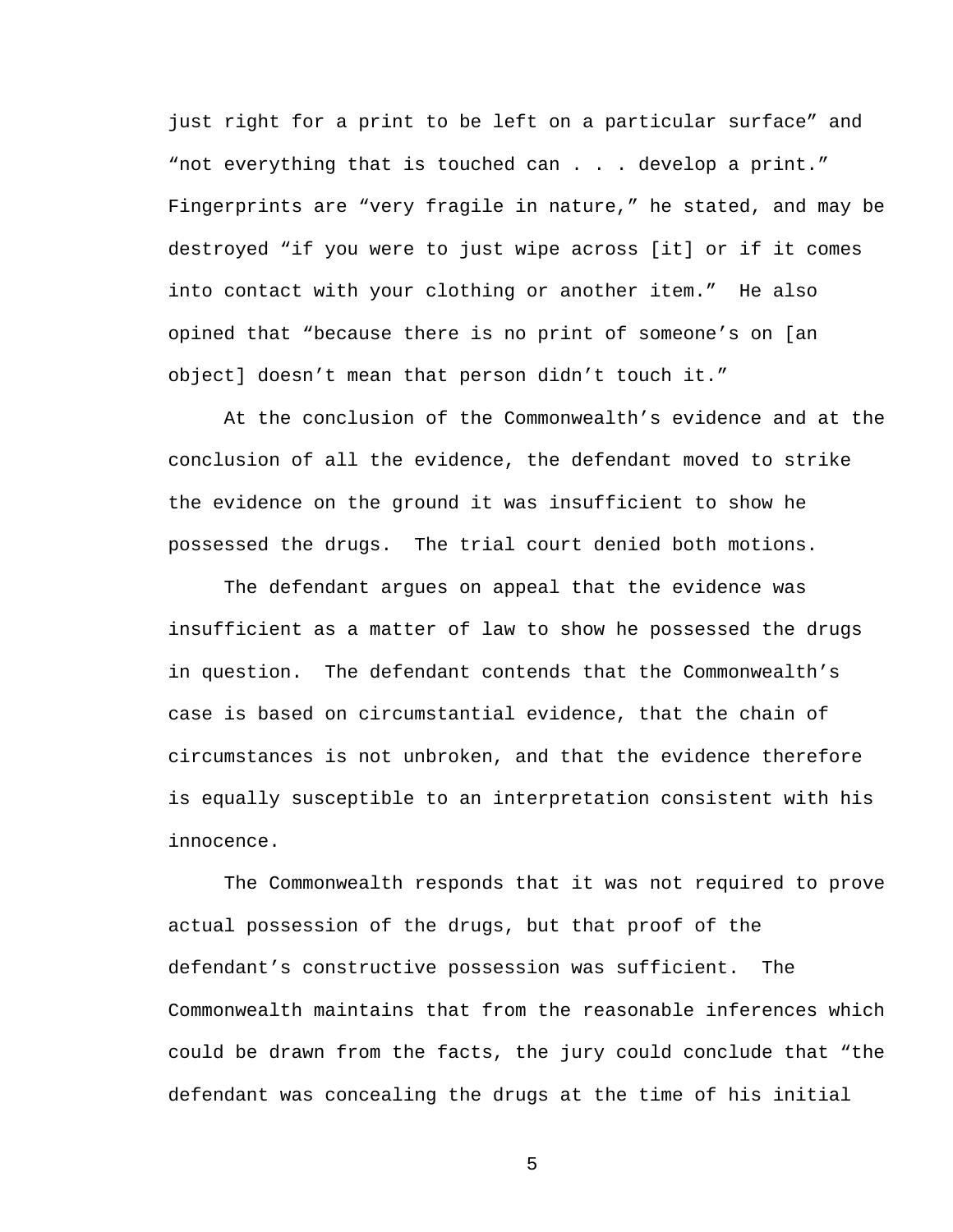encounter with Officer Hogan, that [the defendant] fled from the officer to prevent the detection of the drugs, and that the defendant ran to the stacks of plywood in an effort to discard the contraband rather than risk its being found in his possession."

# STANDARD OF REVIEW

 "We have held in many cases that, upon appellate review, the evidence and all reasonable inferences flowing therefrom must be viewed in the light most favorable to the prevailing party in the trial court." Commonwealth v. Hudson, 265 Va. 505, 514, 578 S.E.2d 781, 786 (2003). "The judgment of the trial court is presumed to be correct and will be reversed only upon a showing that it is plainly wrong or without evidence to support it." Viney v. Commonwealth, 269 Va. 296, 299, 609 S.E.2d 26, 28 (2005) (internal quotation marks and citation omitted). The issue upon appellate review is "whether, after viewing the evidence in the light most favorable to the prosecution, any rational trier of fact could have found the essential elements of the crime beyond a reasonable doubt." Jackson v. Virginia, 443 U.S. 307, 319 (1979).

 "To support a conviction based upon constructive possession [of drugs], the Commonwealth must point to evidence of acts, statements, or conduct of the accused or other facts or circumstances which tend to show that the defendant was aware of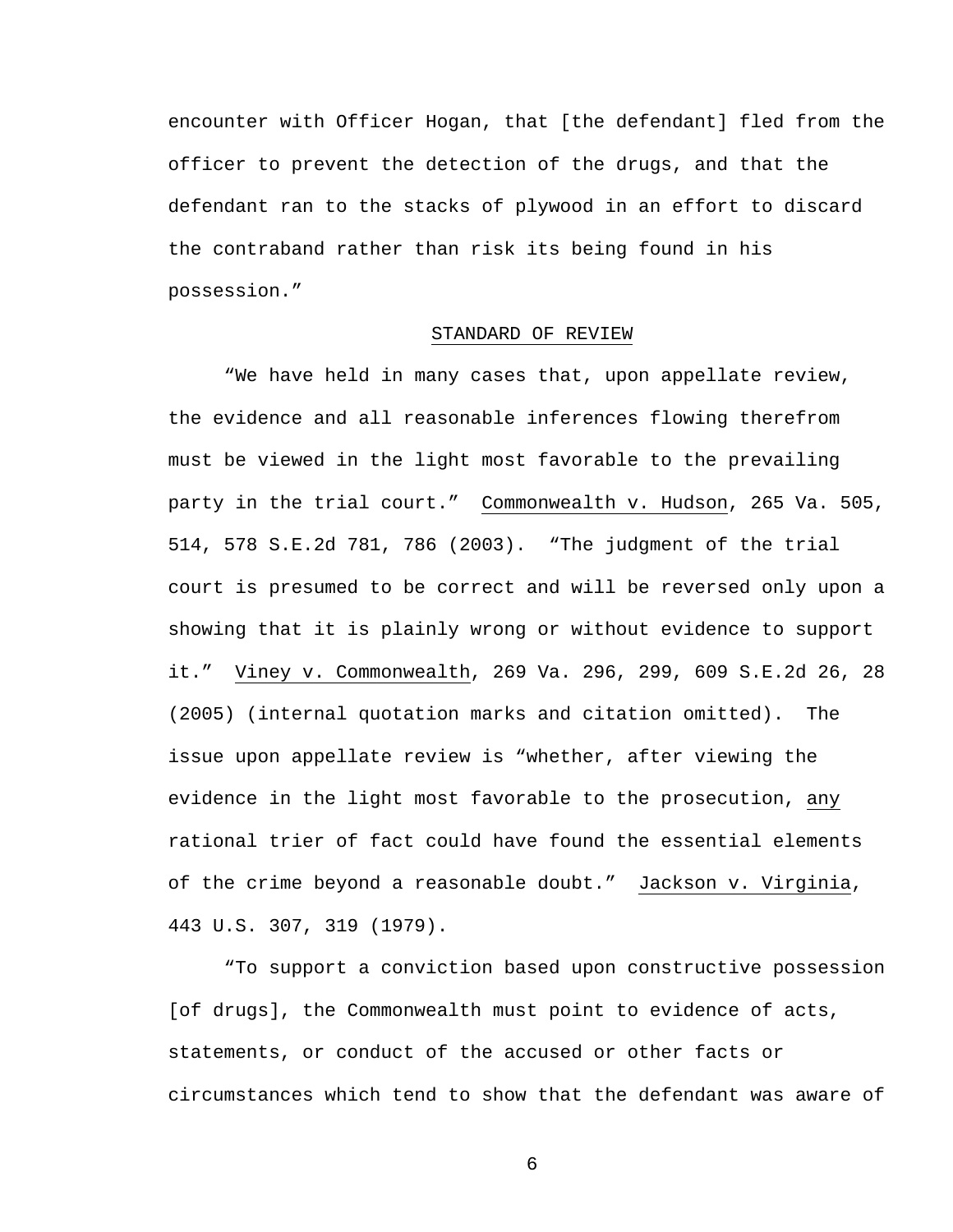both the presence and character of the substance and that it was subject to his dominion and control." Drew v. Commonwealth, 230 Va. 471, 473, 338 S.E.2d 844, 845 (1986) (internal quotation marks and citation omitted). When, as here, proof of constructive possession rests upon circumstantial evidence, "all necessary circumstances proved must be consistent with guilt and inconsistent with innocence and exclude every reasonable hypothesis of innocence." Garland v. Commonwealth, 225 Va. 182, 184, 300 S.E.2d 783, 784 (1983) (internal quotation marks and citation omitted). And "[w]hile a conviction may properly be based upon circumstantial evidence, . . . [t]here must be an unbroken chain of circumstances proving the guilt of the accused to the exclusion of any other rational hypothesis and to a moral certainty." Gordon v. Commonwealth, 212 Va. 298, 300, 183 S.E.2d 735, 737 (1971) (internal quotation marks and citation omitted).

## ANALYSIS

 Guided by the foregoing principles and after viewing the evidence in the light most favorable to the Commonwealth, we are of opinion that no "rational trier of fact could have found the essential elements of the crime[s involved in this case] beyond a reasonable doubt." See Jackson, 443 U.S. at 319. The circumstantial evidence that the defendant kept his hands in his pants when initially contacted by Officer Hogan, ran from the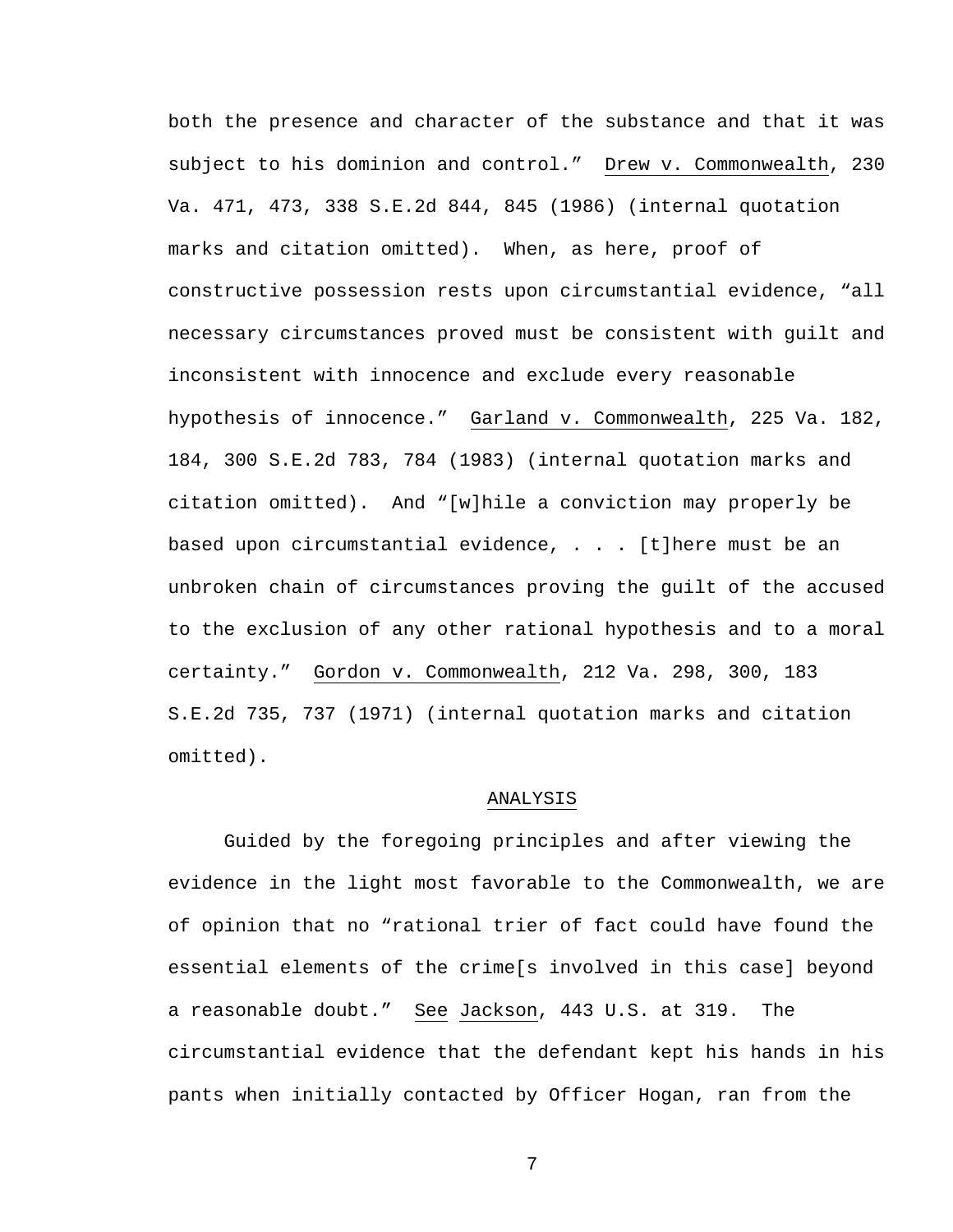scene when Hogan said he needed to pat him down, was seen walking between the stacks of plywood and the fence enclosing the lumber yard, and became less talkative and distant when drugs were found, may create suspicion, but it is not "consistent with guilt and inconsistent with innocence and [does not] exclude every reasonable hypothesis of innocence." See Garland, 225 Va. at 184, 300 S.E.2d at 784. Nor does it constitute "evidence of acts, statements, or conduct . . . or other facts or circumstances which tend to show that the defendant was aware of both the presence and character of the substance[s] and that [they were] subject to his dominion and control." See Drew, 230 Va. at 473, 338 S.E.2d at 845. And it does not establish "an unbroken chain of circumstances proving the guilt of the [defendant]." See Gordon, 212 Va. at 300, 183 S.E.2d at 737.

 When Officer Hogan observed the defendant with his hands in his pants and told him he needed to pat him down, it was not because the officer thought the defendant was hiding drugs but because he feared the defendant might be concealing a weapon; Hogan testified he wanted the pat down for "officer safety." When the defendant ran from Hogan, it could just as well have been because he did not want to be questioned further about the check matter rather than because he wanted to avoid being caught in possession of drugs. When he was seen walking between the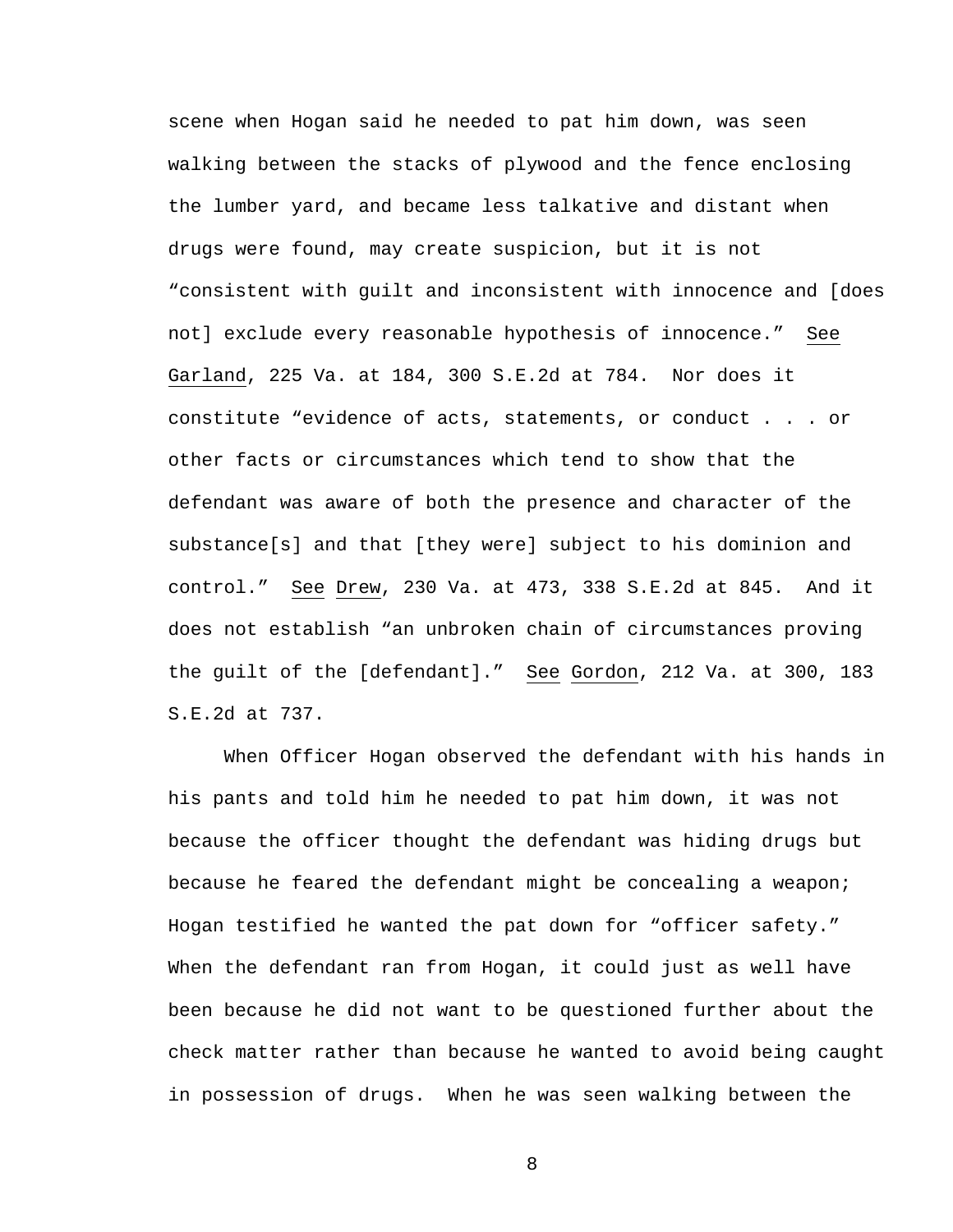stacks of plywood and the fence enclosing the lumberyard, he had nothing in his hands and was not acting furtively. And there is nothing especially incriminating in the circumstance that he became less talkative and distant when the first bag of drugs was found; indeed, it would have been surprising if his attitude had not changed upon that happening.

 Nor is the Commonwealth's case enhanced by the testimony of the two lumberyard employees that they saw no one around the stacks of plywood on the morning of March 25, 2003. They admitted they did not keep constant surveillance; indeed, neither one claimed to have seen the defendant when he obviously was present on the scene. Furthermore, the plywood was stacked in an unfenced area open to the public, along an alley available to vehicular and pedestrian traffic and serving as access to dwellings and commercial buildings, providing a situation in which anyone so inclined could readily have placed the drugs in the stacks of plywood undetected and, so far as the evidence is concerned, even before the defendant ever arrived on the scene.

 While the defendant's conduct may have been suspicious, no one ever saw him with the drugs, he never made any incriminating statements concerning the drugs, and the one fingerprint found on the plastic bag containing twelve rocks of crack cocaine was not his but someone else's. All the Commonwealth is really left with, therefore, is evidence that the defendant was seen near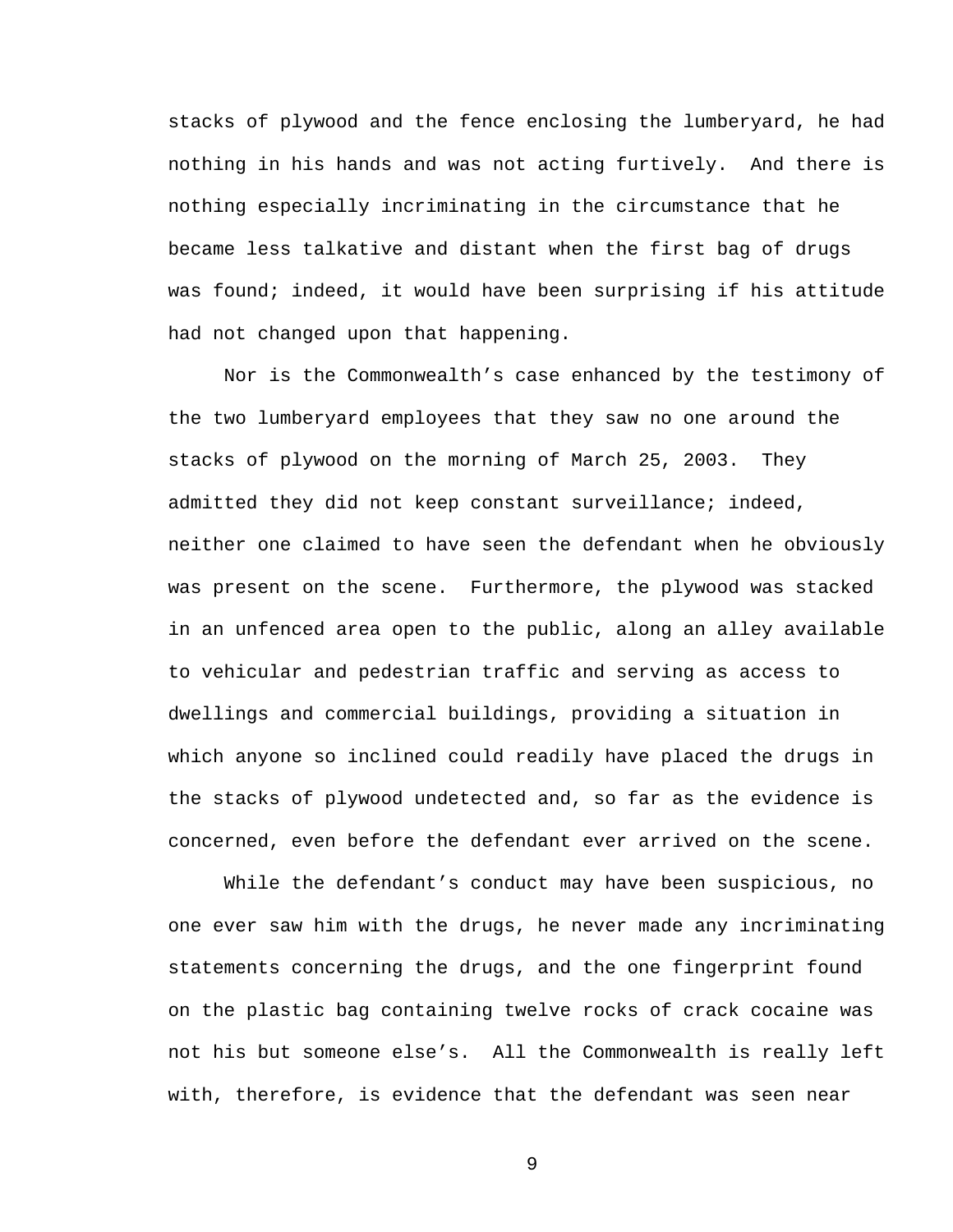the stacks of plywood where the drugs were found. But it was not shown that he was ever in such close proximity as would support a finding that he was aware of both the presence and the character of the drugs and that they were subject to his dominion and control. In any event, while proximity is a factor to be considered along with other evidence, mere proximity is not sufficient to prove possession, see Lane v. Commonwealth, 223 Va. 713, 716, 292 S.E.2d 358, 360 (1982), and the utter lack of any other evidence connecting the defendant to the drugs creates a wide gap in the chain of circumstances that is fatal to the Commonwealth's case.

#### CONCLUSION

 For the foregoing reasons, we will reverse the judgment of the Court of Appeals and dismiss both indictments against the defendant.

### Reversed and dismissed.

JUSTICE LEMONS, with whom JUSTICE KINSER joins, dissenting.

I respectfully dissent.

"The issue upon appellate review is . . . whether a reasonable jury, upon consideration of all the evidence, could have rejected" defendant's theories and found him guilty beyond a reasonable doubt. Commonwealth v. Hudson, 265 Va. 505, 513, 578 S.E.2d 781, 785 (2003). The question is not whether we would reach the same conclusion, but whether the evidence is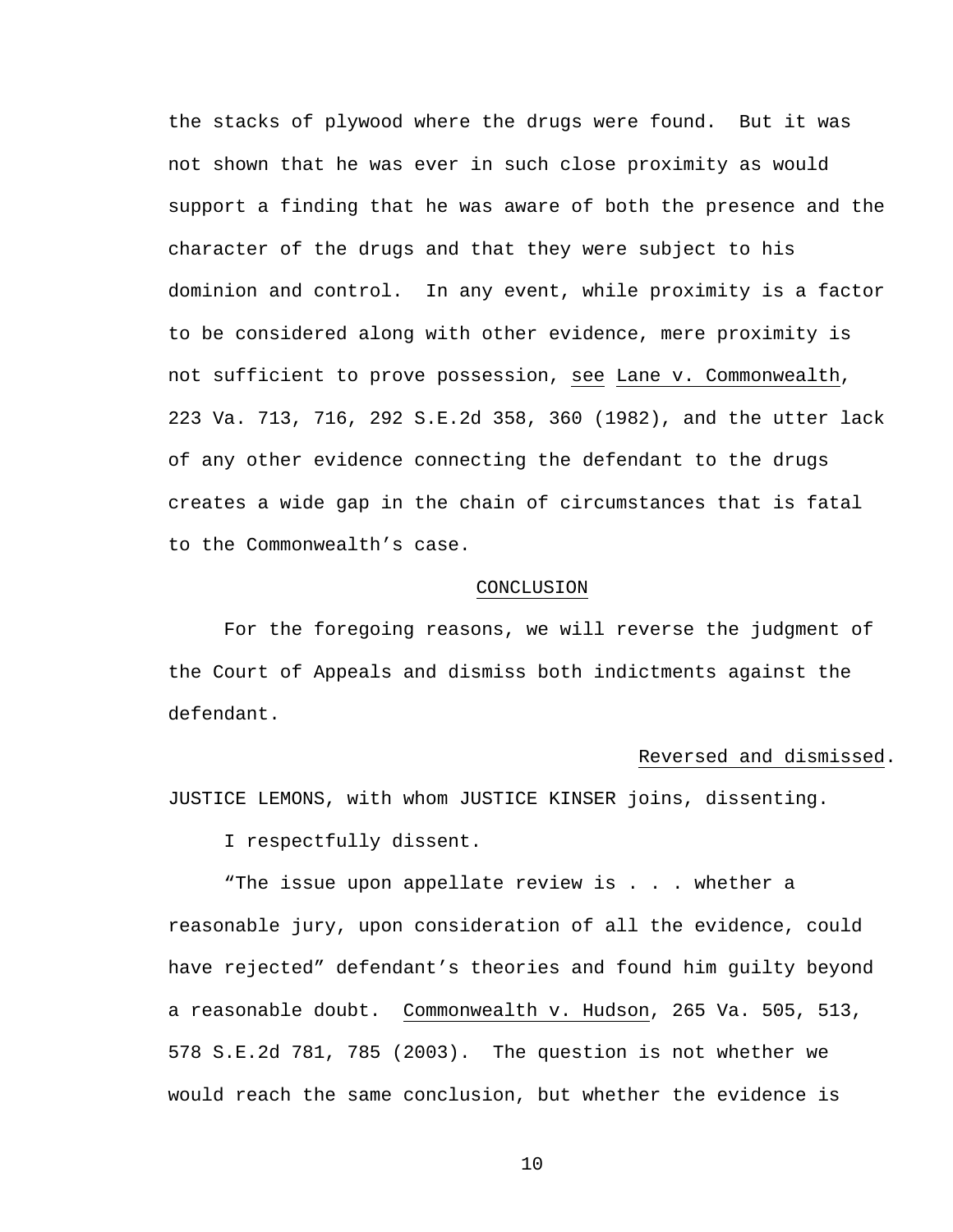sufficient for the trier of fact to have so concluded. As the majority correctly notes, "this Court reviews the evidence in the light most favorable to the prevailing party at trial and considers any reasonable inferences from the facts proved. The judgment of the trial court will only be reversed upon a showing that it 'is plainly wrong or without evidence to support it.' " Wilson v. Commonwealth, 272 Va. 19, 27, 630 S.E.2d 326, 330 (2006) (quoting Code § 8.01-680).

Although there was no direct evidence of Jayson Maxwell's ("Maxwell") possession of the drugs, constructive possession may be proved by circumstantial evidence, which is not viewed in isolation. Hudson, 265 Va. at 514, 578 S.E.2d at 786. "[T]he combined force of many concurrent and related circumstances, each insufficient in itself, may lead a reasonable mind irresistibly to a conclusion." Id. (internal quotation marks and citation omitted). The jury heard all of the evidence in this case and found Maxwell guilty beyond a reasonable doubt.

 The jury heard evidence that while questioning Maxwell "about another matter, about a check," Officer Hogan observed Maxwell's hands not in his pockets but "down the front of his pants." When Officer Hogan asked Maxwell to remove his hands, he refused. Maxwell then repeatedly stated "I ain't got nothing on me." Officer Hogan mentioned taking him to the station to discuss the check matter and patting him down. Upon hearing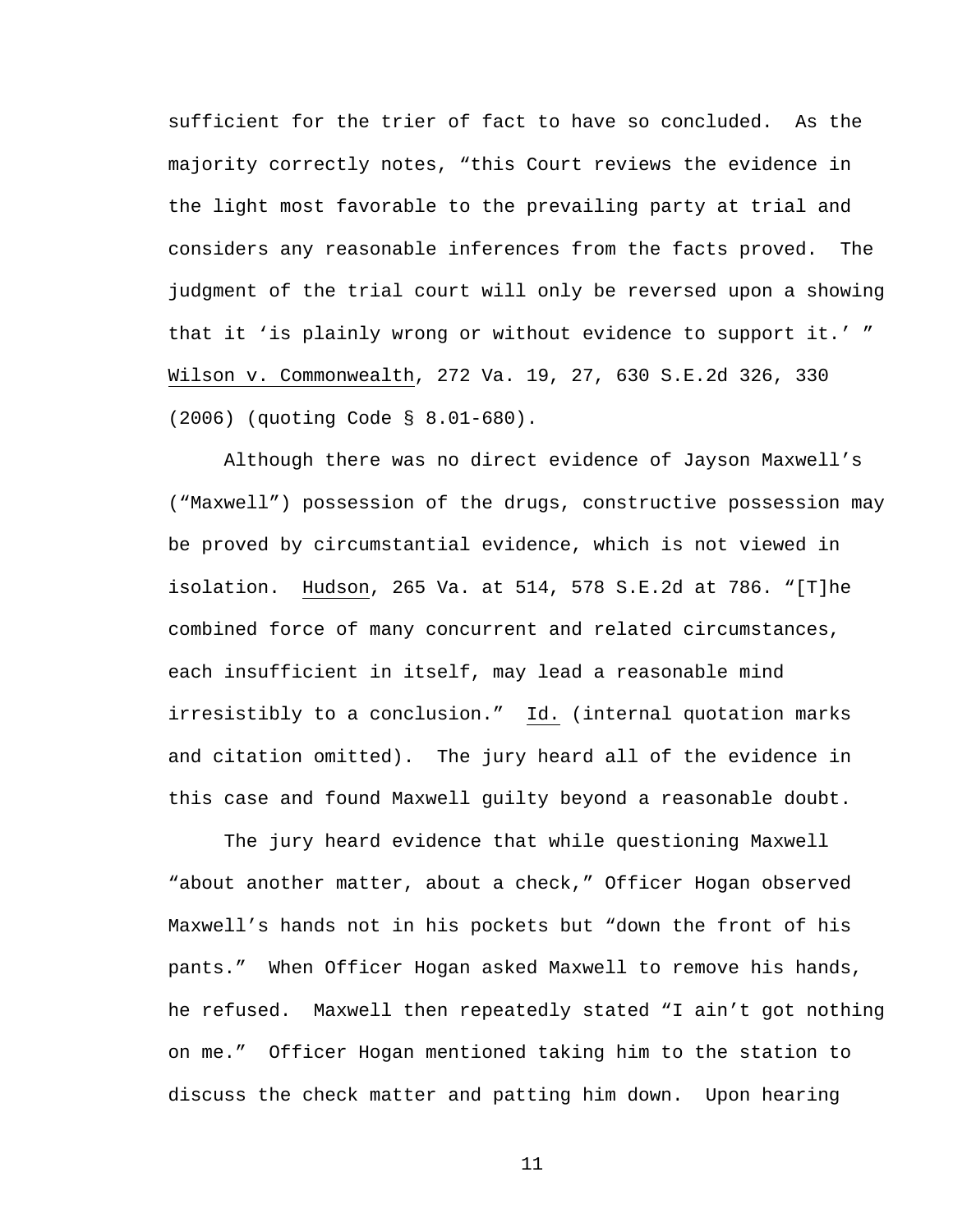this, Maxwell ran. The jury heard testimony that the next time Officer Hogan observed Maxwell, he was walking out from behind several stacks of plywood. This time, when approached by Officer Hogan, Maxwell did not run. In fact, he was talkative and cooperative.

A "drug dog" was called to the lumberyard, and "alerted" on a bag later determined to contain crack cocaine in the lumber pallets that Maxwell had been walking behind. Maxwell became less talkative with Officer Hogan after the bag was found. Later in the day two more bags were found under the pallets, one contained cocaine, the other contained marijuana. The pallets in question had been placed there at 8:30 the same morning. Maxwell ran behind the freshly placed pallets at some time shortly after 11 a.m. Two lumberyard employees testified that although they did not keep constant surveillance and guard the plywood, both were back and forth between the warehouse and the yard all morning and they saw no one else near the plywood stacks. Additionally, while Maxwell's fingerprints were not found on the bag, a fingerprint expert explained to the jury that fingerprints are easily destroyed, and would likely be destroyed when the bag was removed from Maxwell's pants.

Proper deference must be given to the province of the jury to consider the testimony, assess the credibility of the witnesses and reject or accept the defendant's theories.